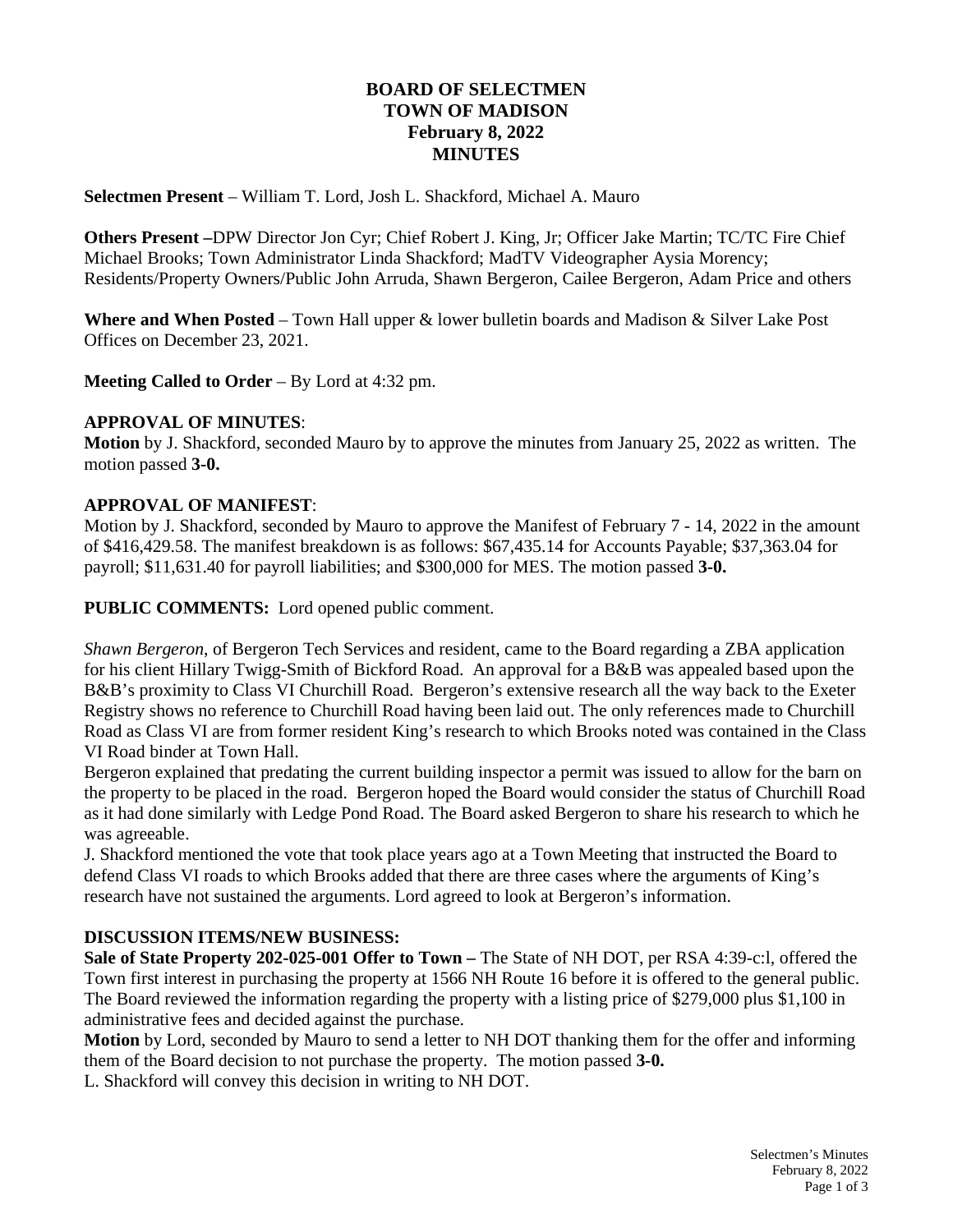**2022 Warrant Review –** Lord began the review of the proposed 2022 Warrant with L. Shackford noting a change to the MadTV budget line. L. Shackford was able to obtain the amount to be received for franchise fees that fund the TV line; that amount will be \$44,492.

Lord spoke to Article #20 which was submitted by petition. The petition is for the Town to adopt RSA 36- A:4-a. The Conservation Commission asked this Board for their support of the RSA which allows the commission to give conservation funds to other organizations for the conservation of land that may not be in within the Town. This Board did not offer their support. Lord went on the explain that two members of the commission put together the petition that would allow funds to be spent on land only within the Town and with approval of the local governing body, i.e., Board of Selectmen.

The charity petition warrant article requested amounts have crept up over the last few years, as noticed by Lord. Some of the charities have good financial documentation with Lord offering his more obvious support of \$2,000 or \$3,000 articles but hesitates at \$7,000 requests. The total charities requests equal over \$27,000.

Article 1-9 are by ballot vote and include election of officers and eight changes pertaining to the zoning ordinance. The total amount of the warrant is approximately \$3.5 million.

**Bryant Paving 2022 Proposal –** Director Cyr presented to the Board an offer from Bryant Paving to do the annual paving at the same price as 2020 and 2021 with a 2.2% fluctuation in AC liquid pricing. Cyr recommends that we take Bryant's offer. J. Shackford noted that according to the purchasing policy this should go to bid with Cyr noting that this is a contract extension at the same cost. **Motion** by J. Shackford, seconded by Mauro to extend the paving contract with Bryant Paving for 2022. The motion passed **3-0.**

### **OLD BUSINESS:** No business

### **Selectman Shackford's List –** No items.

**Selectman Mauro's List –** Mauro related a question from David Cribbie inquiring about personal property being stored on Town property off Lead Mine Road in the form of firewood and vehicles. Mauro asked Code Officer Boyd to look into the issue.

**Selectman Lord's List -** Lord began by offering the single item on his list which is to thank the employees of Madison and the two other Selectboard members for the wonderful things that they all do as this will be his last Selectmen's meeting. He will join other taxpayers that have seen the day-to-day operations of the Town that appear invisible to most.

**Administrator's List –** No items.

### **Department Heads' List:**

*Chief King:* King informed the Board of vehicle issues that now have a cruiser at the garage being diagnosed. There are several issues that include failing all-wheel drive and electrical system issues on the 110,000-mile cruiser. The garage is not sure when it can be taken as it is an 8-10 hour job to diagnose.

*Chief Brooks:* The department members participated in an all-day ice rescue training resulting in eight members being at the technician level and one at an operational level.

**Director Cyr:** Cyr began by noting that the "Road to Summer Cottage" signs are on order, and;